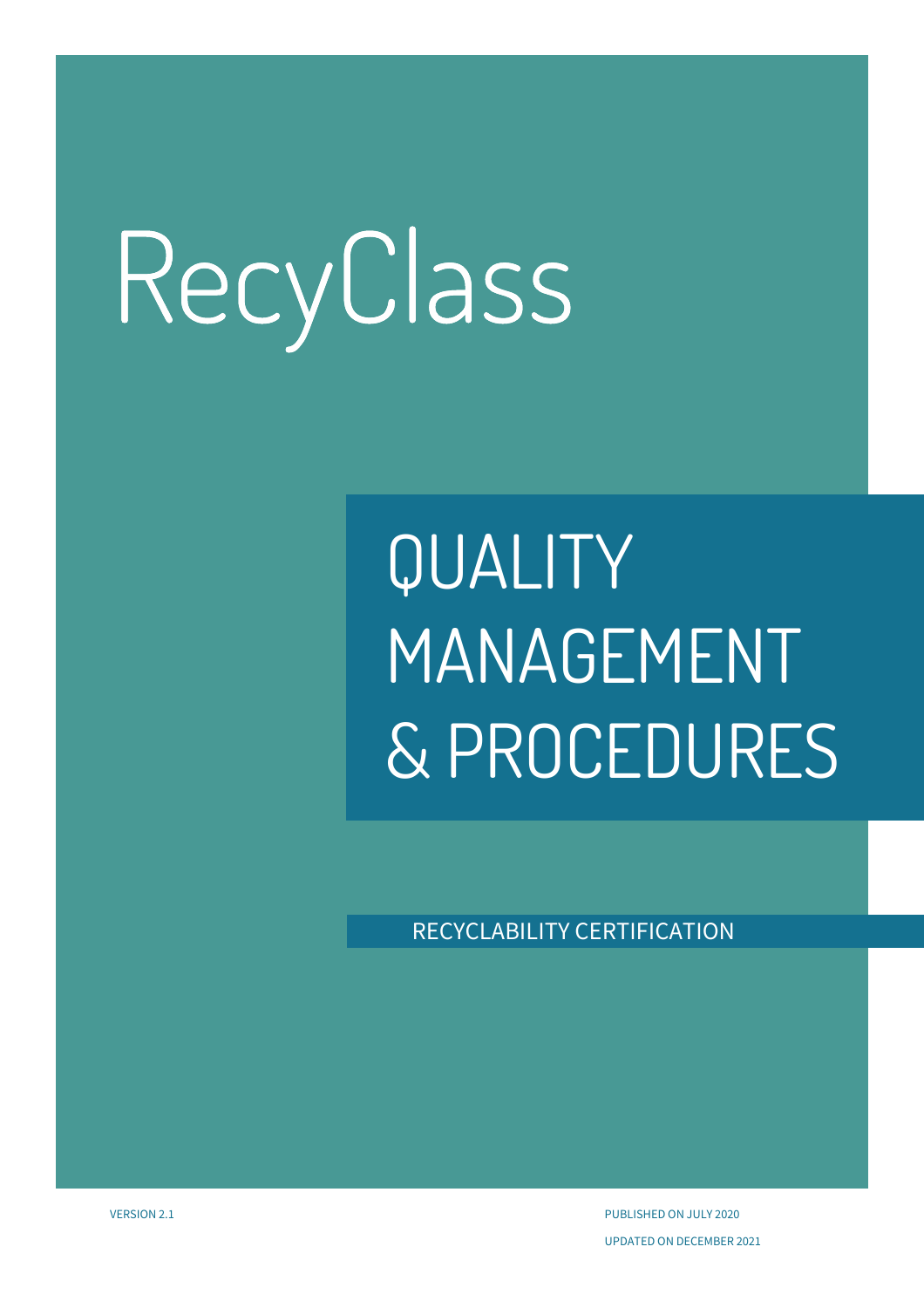## <span id="page-1-0"></span>CONTENT

| $\mathbf{1}$   |                                                                        |  |  |  |
|----------------|------------------------------------------------------------------------|--|--|--|
| 2              |                                                                        |  |  |  |
| 2.1            |                                                                        |  |  |  |
| 2.2            |                                                                        |  |  |  |
| 3              |                                                                        |  |  |  |
| $\overline{4}$ |                                                                        |  |  |  |
| 5              |                                                                        |  |  |  |
| 6              |                                                                        |  |  |  |
| 7              |                                                                        |  |  |  |
| 8              |                                                                        |  |  |  |
| 9              |                                                                        |  |  |  |
| 10             |                                                                        |  |  |  |
| 10.1           |                                                                        |  |  |  |
| 10.2           |                                                                        |  |  |  |
| 11             |                                                                        |  |  |  |
| 12             |                                                                        |  |  |  |
| 13             |                                                                        |  |  |  |
| 14             |                                                                        |  |  |  |
| 15             |                                                                        |  |  |  |
| 16             | COMMUNICATIONS/LICENSING USE OF CERTIFICATE AND CERTIFICATION LOGOS 15 |  |  |  |
| 17             |                                                                        |  |  |  |
| 18             |                                                                        |  |  |  |
| 19             |                                                                        |  |  |  |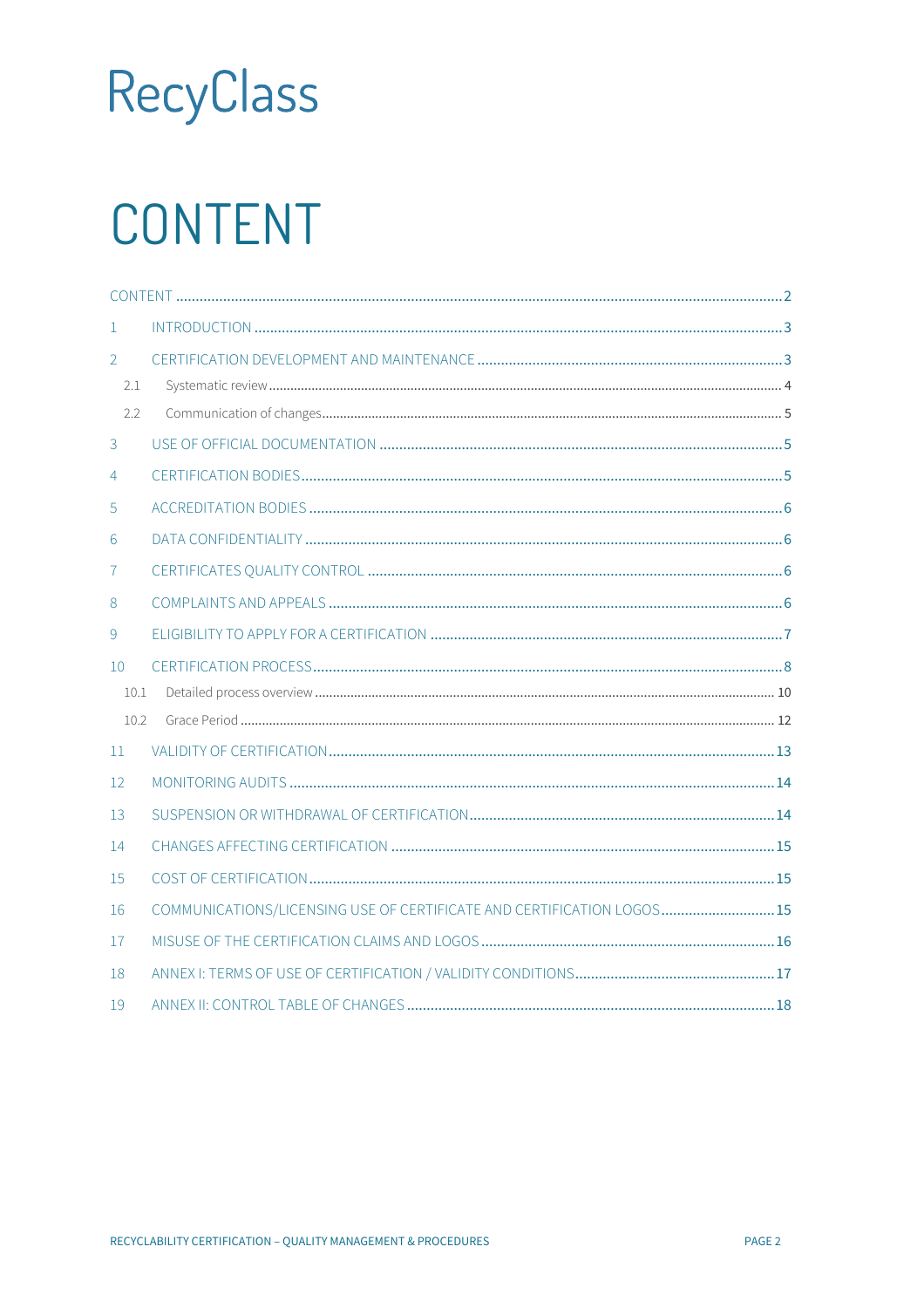### <span id="page-2-0"></span>**INTRODUCTION**

This document lays out quality management systems of the RecyClass Recyclability Certifications and lays out the procedure to apply for and obtain Certification.

RecyClass Certifications offer reliable assessments of the recyclability of a packaging design based on the RecyClass Design for Recycling Guidelines<sup>[1](#page-2-2)</sup> and the "RecyClass Recyclability Methodology"<sup>[2](#page-2-3)</sup>.

### <span id="page-2-1"></span>2 CERTIFICATION DEVELOPMENT AND MAINTENANCE

RecyClass Certifications are owned, developed, and reviewed by RecyClass who ensures adequate documentation for the maintenance and improvement of the Certification.

RecyClass regularly review all available documentation including the Certification Methodology, Certification Scheme, Audit Report templates, and Quality Management Systems and Procedures according to recent developments in the recycling industry and the results of recyclability laboratory testing. Changes and updates are implemented by the RecyClass Steering Board which is composed by recyclers and RecyClass representatives as laid out in the document "RecyClass Internal Procedures".

A non-exhaustive list of cases where changes to Certification documentation might be needed might be found below:

- Changes to relevant European standards (e.g., EN 14340) or relevant legislation (e.g., requirements on the plastic packaging design) under the focus and scope of the Certification. Updates will need to be reflected into the Certification documentation.
- Changes in the focus or/and scope of the RecyClass Design for Recycling and/or Recyclability Rate Certification(s) by the RecyClass Steering Board.
- Repeated feedback from auditors following their experience during the audit process, check of conformity with audit requirements and completion of the Audit Report. Frequent valuable comments will be taken into the Steering Board for consideration to improve the Certification documentation.
- Stakeholders' feedback and proposals from RecyClass members and supporters. If valuable and relevant to the Certification focus and scope, will be submitted to the Steering Board for consideration.

RecyClass considers and records all proposals to Certification and assesses its suitability within the Certification scope. Feedback is provided when appropriate within a period of 3 months.

Suitable feedback is included in the respective documentation during the review. Reviewed documents are consulted with Certification Bodies and members to ensure the suitability and fitness of the added requirements or procedures. The RecyClass SB approves the final version of the documents for publication.

Figure 1 summarises the different steps for the revision and development of requirements and procedures within the RecyClass Certification documentation.

*<sup>1</sup> RecyClass Design for Recycling Guidelines available at* <https://recyclass.eu/recyclass/design-for-recycling-guidelines/>

<span id="page-2-3"></span><span id="page-2-2"></span>*<sup>2</sup> RecyClass Recyclability Methodology available at* <https://recyclass.eu/recyclass/methodology/>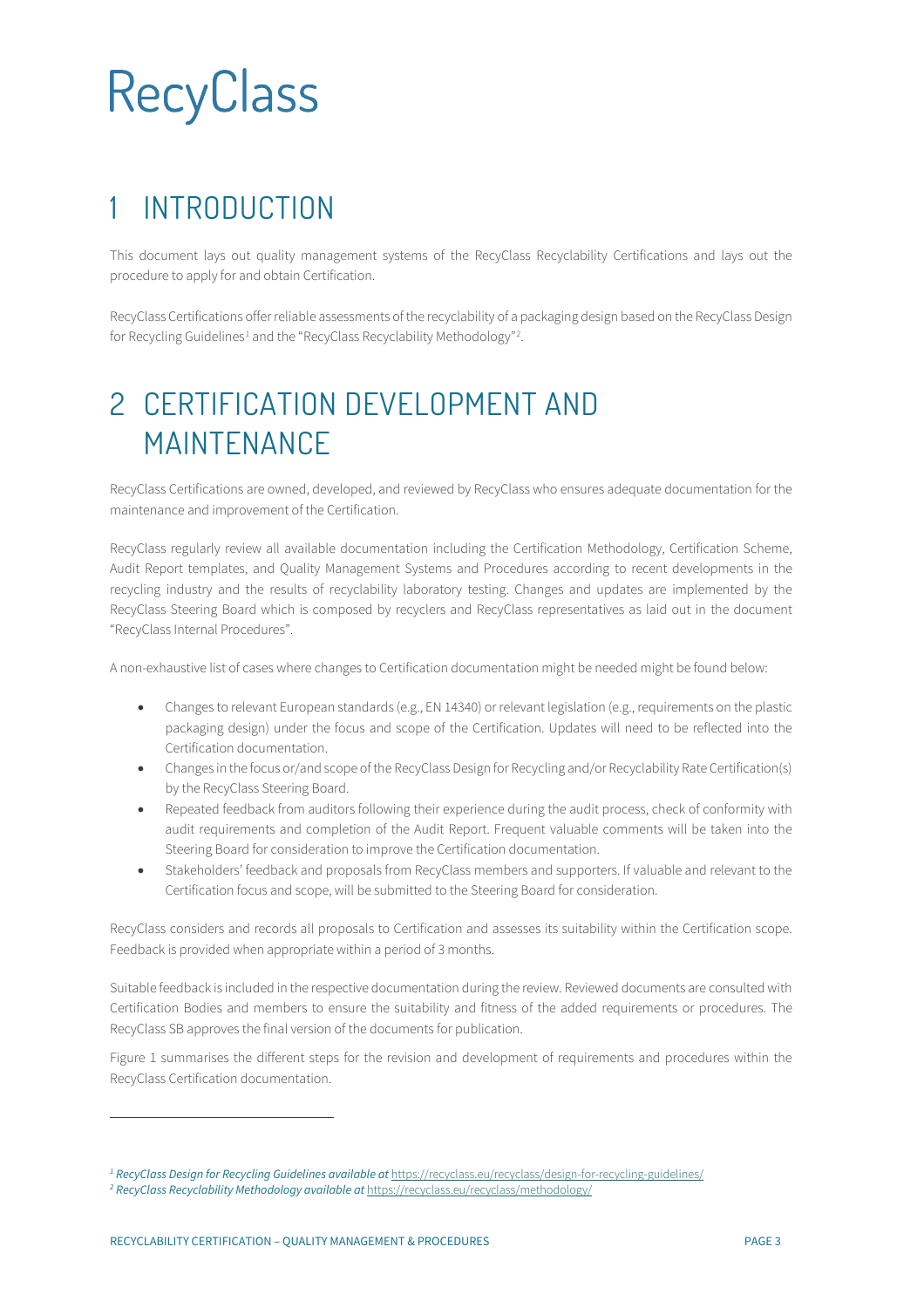#### *Figure 1. RecyClass process for revision and development of Certification documentation*



Documentation development and review is structured as follows:

#### • Major Certification Documentation Development and Review

General review of requirements, procedures and guidelines following changes to focus or scope of Certification or changes to the declaration of compliance, as well as feedback and/or proposals for development. This includes major suggestions to the Certification Scheme requirements and the certification procedure under or outside the focus and scope of the Certification.

These changes will have a major impact to the results of the Audit and will be recorded as a new version of the documents indicated as version X.

#### • Minor Certification Documentation Development and Review

Editorial changes, additional descriptions, or clarifications that will facilitate the understanding and usability of all available Certification documentation. Minor review of requirements, procedures and guidelines within the focus or scope of Certification. Changes in relevant regulation or legislation in the scope of Certification.

These changes will have a minor impact to the results of the audit and they will be recorded as a new sub version of the documentation indicated as version X.X.

#### <span id="page-3-0"></span>2.1 SYSTEMATIC REVIEW

A Certification Documentation Development and Review or an Editorial Review can be launched at any time by RecyClass. In addition, RecyClass will propose a systematic review of all available documentation every 3 years.

RecyClass will keep Certification Bodies informed of the release of a new document version for implementation. Changes or additions to all documentation will be detailed in the Version control table at the end of each document.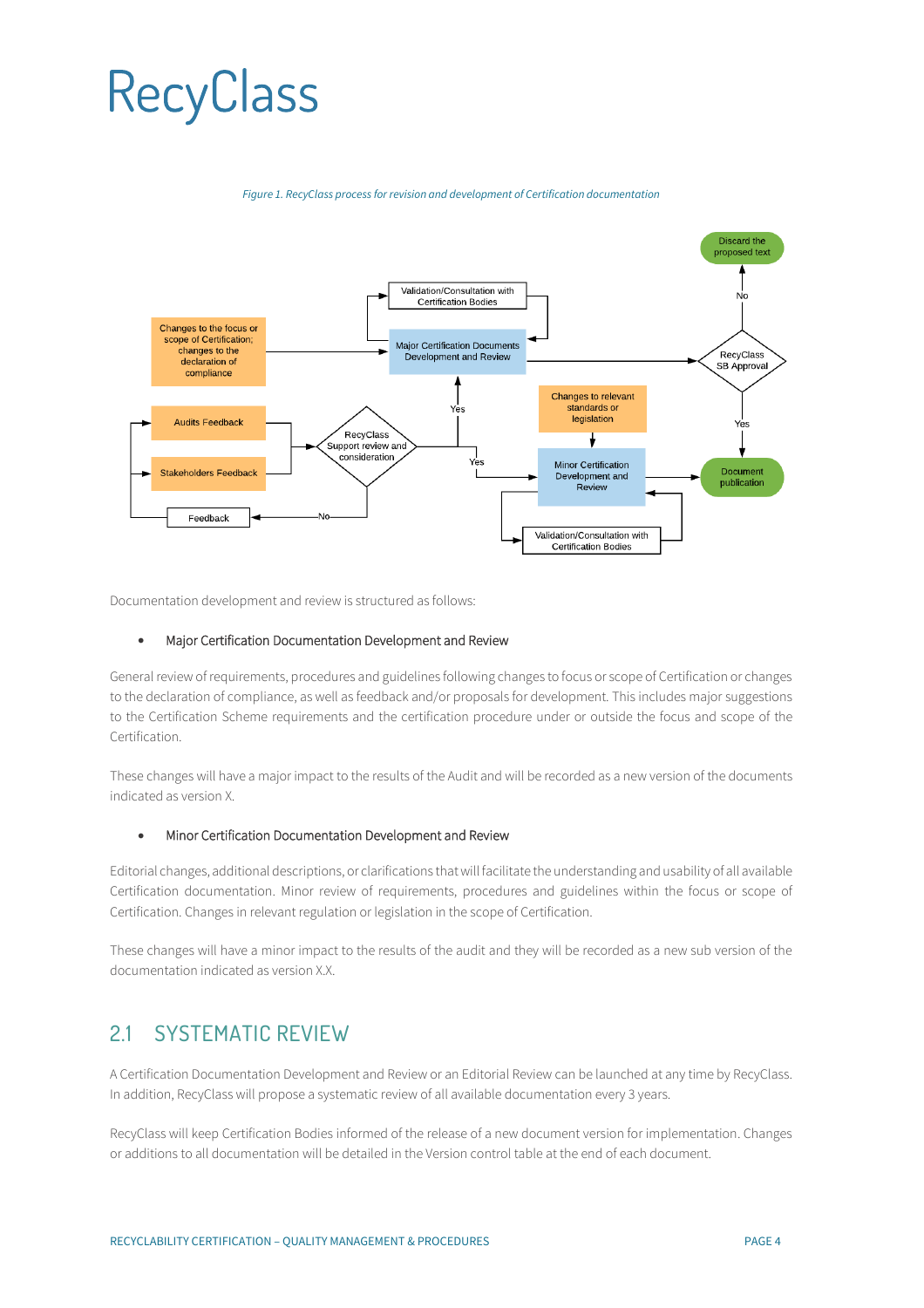#### <span id="page-4-0"></span>2.2 COMMUNICATION OF CHANGES

RecyClass will communicate via email the release of any document new version (X) to Certification Bodies, Certification holders, License holders, applicants and RecyClass members and supporters following a Documentation Development and Review. Major changes made within the relevant documents will be described.

RecyClass will communicate via email the release of any document new version (X.X) to Certification Bodies.

RecyClass can offer support to Certification Bodies to adapt the audit evaluation according to the newly set requirements or procedures. Support can be given in form of a training for auditors or exchange of information during a call or via email.

Changes will also be communicated to the National Accreditation Body via email informing of the changes.

### <span id="page-4-1"></span>3 USE OF OFFICIAL DOCUMENTATION

RecyClass Recyclability Certifications documentation are published in English on the RecyClass website. Certification Bodies must use official RecyClass document templates to procure the Specification Sheet, Audit Report, Certificate, and additional documentation to the applicant in English.

A new version of the Certification Scheme documentation must be used for any new Certification requests accepted by a Certification Body (except as described in section 10.2). Certification requests are considered *new* upon the signature of the Certification Agreement.

Applicants who signed the Certification Agreement prior to the publication of a document new version, may use the previous versions with which they started the evaluation process. Certification Bodies should offer the opportunity to continue the audit with the newest versions.

Each Audit Report includes specific information related to a packaging's design and its compatibility with recycling. The combination of different elements of a package result in the final recyclability assessment which will be reported in the Certificate. Additionally, the Audit Reports offer guidance to identify possible areas of improvement to the packaging's design recyclability.

RecyClass will determine specific conditions for recognized Certification Bodies detailing a transition period to adapt the changes within the scope of ISO/IEC 17065.

### <span id="page-4-2"></span>4 CERTIFICATION BODIES

RecyClass Certifications are issued by recognised Certification Bodies duly represented by a recognized auditor who operates according to the procedures described in this document and the requirements included in the document "Certification Bodies and Auditors Requirements" and the terms of the Cooperation Agreement.

Certification Bodies ensure that the Applicant complies with the terms described in the Certification Agreement and the Terms of Use as described in Annex I of this document.

Communication between Certification Bodies and RecyClass must be kept at a regular basis. Certification Bodies must communicate to RecyClass any new applications for Certification. RecyClass will provide a unique certification code for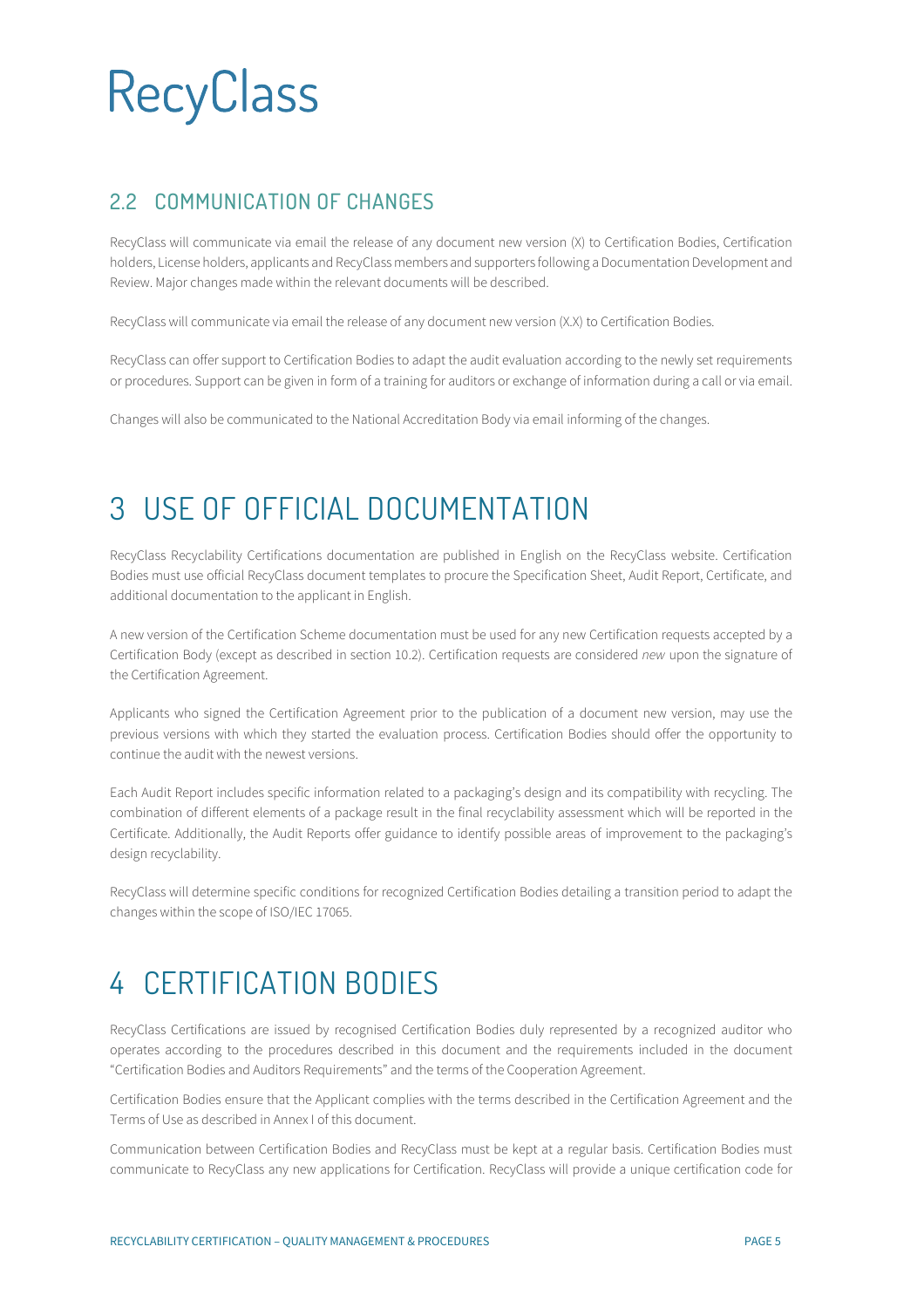registration. Certification Bodies must communicate to RecyClass the organisation and Certification decision of initial audits, provisional audits, and monitoring audits. RecyClass can organise workshops to align views among the auditors and communicate new developments on the Scheme.

### <span id="page-5-0"></span>5 ACCREDITATION BODIES

Accreditation Bodies conducts the accreditation procedure according to ISO 17011. Auditors taking part in the evaluation of Certification Bodies should have knowledge about the plastics industry and a good understanding on the packaging construction and recycling processes.

During the assessment of the certification procedure, Accreditation Bodies may rely on the documents requested during the documentation evaluation as described in section 10.

### <span id="page-5-1"></span>6 DATA CONFIDENTIALITY

Confidential information shared between the applicant and the Certification Body during the auditing process must be protected by the signatory of a Non-Disclosure Agreement between both parties. The NDA must also cover the information shared in the application form.

RecyClass employees and subcontractors must also sign a Non-Disclosure Agreement with RecyClass.

### <span id="page-5-2"></span>7 CERTIFICATES QUALITY CONTROL

A control system guarantees the quality and rigour of all Certifications via an internal sample check procedure which ensures coherence and consistency among all issued Audit Reports.

A RecyClass expert will select several certificates annually for a sample check. The Certificates will be anonymised for this procedure, using a third-party code to preserve the confidentiality of the applicant.

Any non-conformities within the audit reports or non-compliant behaviour or breach of the cooperation agreement with Certification Bodies may be reported to the Steering Board according to the procedures described in the document "Auditors and Certification Bodies Requirements".

### <span id="page-5-3"></span>8 COMPLAINTS AND APPEALS

Complaints and appeals are handled according to the procedure described in Figure 2.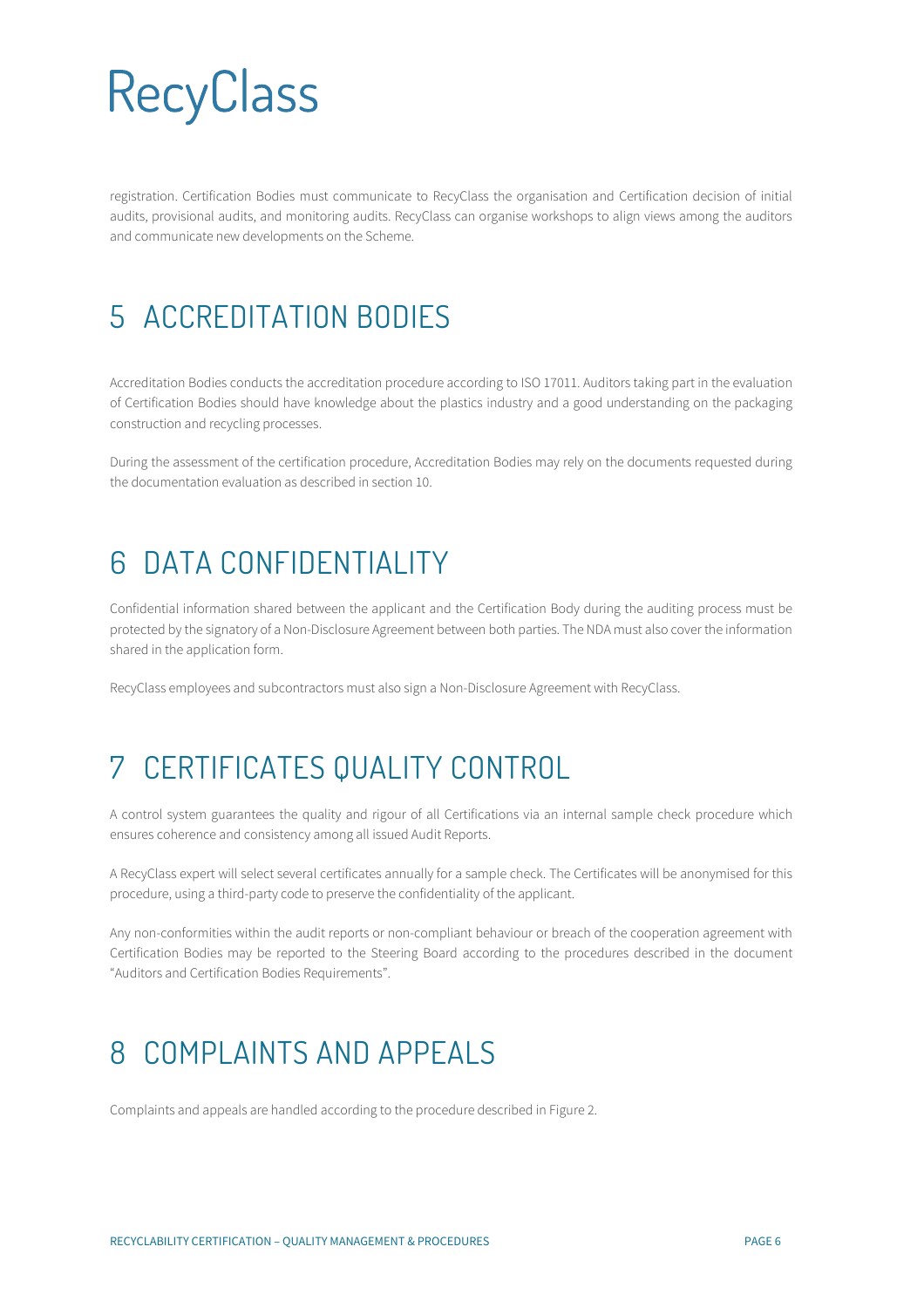#### *Figure 2. Complaints and appeals procedure*



Applicants can address appeals against a Certification decision to the issuing Certification Body. Certification Bodies must consider all appeals for reconsideration of a decision that has been made regarding to the Certification. Other complaints about a Certification Body must also be submitted to the issuing Certification Body. The Certification Body must consider and address all inquiries and maintain records of them. Certification Bodies may request RecyClass to assist on the interpretation of the requirements and procedures of the Certification Scheme. Certification Bodies must keep their own appeals and complaints procedure in accordance with the provisions of ISO /IEC 17065.

#### Complaints and appeals to RecyClass

When a complaints or appeals are not, or cannot be, resolved by the Certification Body, the issuer or the Certification Body can address them to RecyClass directly. Applicants can also direct complaints directly to RecyClass in case of lack of response from the Certification Body. The appeal procedure does not suspend the original decision of the Certification Body. Complaints and appeals must be submitted to RecyClass via official letter within one month of the formal notification of the Certification decision.

### <span id="page-6-0"></span>9 ELIGIBILITY TO APPLY FOR A CERTIFICATION

Any final plastic packaging product which falls under the scope of the RecyClass analysed packages and materials may apply for Certification. Namely, packaging products must include all their different components and must be either pledged on the market or yet to be introduced with no further alternations to be made to its design.

Plastic products similar in composition and properties to packaging can also be object of this Certification. These products include but are not limited to garbage or carrier bags.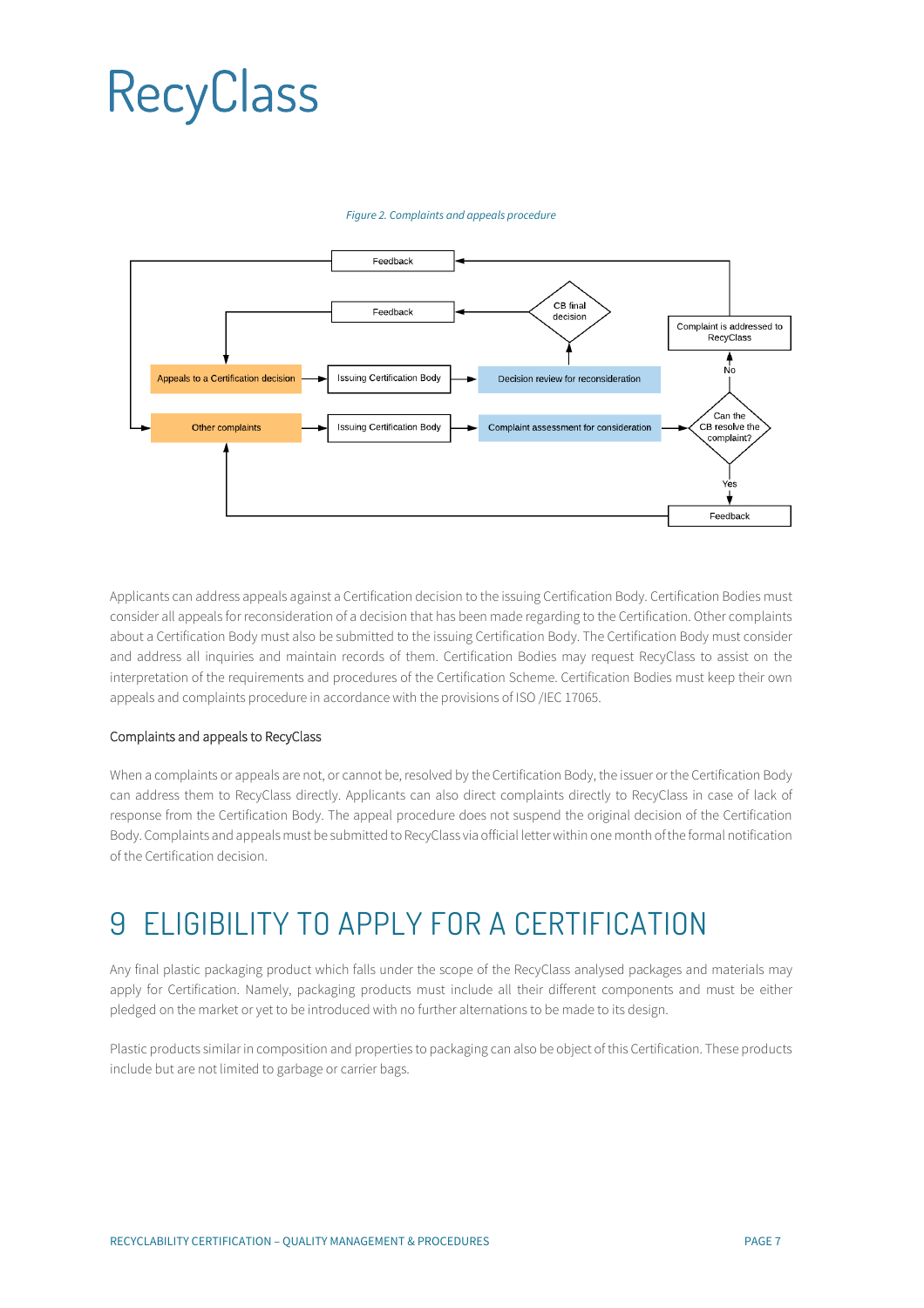### <span id="page-7-0"></span>10 CERTIFICATION PROCESS

Before applying for a Certification, the applicant should check the Design for Recycling Guidelines to verify whether the assessment of a packaging recyclability within a RecyClass Certification is possible. Alternatively, the applicant can apply for a Product Approval. A decision tree in Figure 3 describes the recyclability assessment suitable for packaging.



#### Product Approval:

When one or more of the packaging features are not included in the Design for Recycling Guidelines, additional testing will be required by RecyClass. The Applicant may contact RecyClass and request a Product Approval following the Procedures described in the document "Internal Procedures". Any additional testing must be determined by RecyClass. If the product gets finally approved by RecyClass after testing, the applicant may apply for the Recyclability Certification.

#### Recyclability Certifications:

A packaging follows the certification's route when all packaging features can be found in the Design for Recycling Guidelines. An applicant should request an official Design-for-Recycling Certification or Recyclability Rate Certification by submitting a Certification Application Form, along with the RecyClass Self-assessment Report to a recognised Certification Body.

Detailed information about the material composition of a given package must be provided to the auditor within the document "Product Specification Sheet", to ensure sound, scientific recyclability analysis as packaging often consists of multiple components with specific functionalities. Depending on the complexity of each packaging, the auditor can request more detailed information on each component (e.g., bottle, decoration, cap, closing lid, seal, adhesive, ink, printing or other). Additionally, additional tests may be requested, such as sorting test. The auditor can for instance, request information on basic packaging components such as description, weight or density, as well as details on the methodology of connection between components (mechanically, fully glued, laminated, etc.). Furthermore, for the completion of the audit, the applicant must provide samples of the packaging assessed. The amount of samples requested will depend on the complexity of the packaging and the possible tests that should be carried out. At least 10 units of the exact same packaging pledged on the market should be provided.

Upon the completion of the audit, the Applicant will receive a Draft Audit Report issued by the Certification Body outlining the results. The Applicant may review this Draft Report and provide comments to the Certification Body if any. The final Certificate will be issued by the Certification Body on behalf of RecyClass duly signed by the auditor. Communication on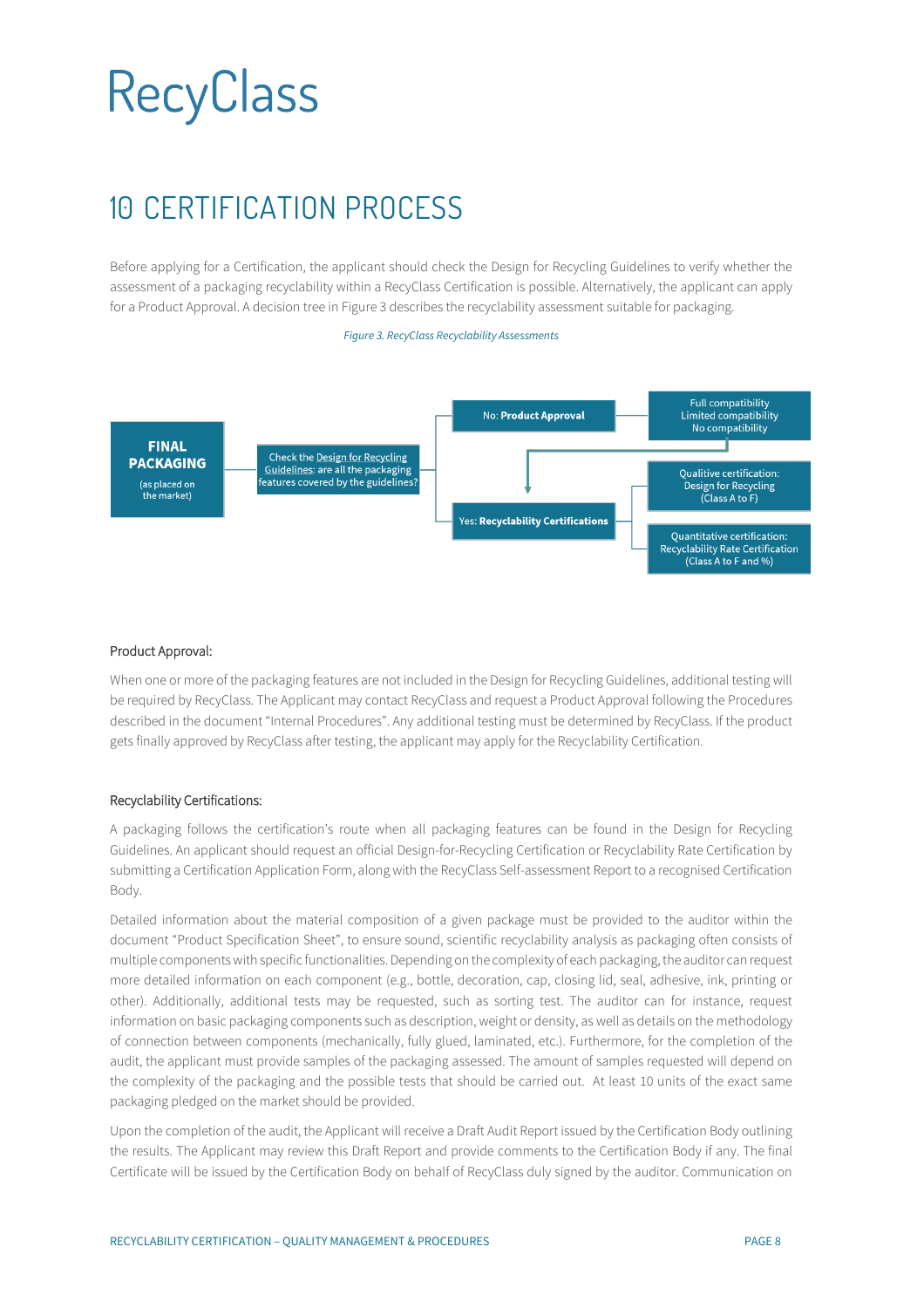the Audit results and the Certificate must follow the guidelines included in the documents "Use of Claims Guidance" and "Logo Use guidelines".

#### • Auditing Procedure & Correspondence

The Applicant may contact a recognised Certification Body to start the Certification procedure. As a first step, Certification Bodies will provide the necessary information to applicants for their understanding of the focus of the Certification Scheme, object of Certification and procedures. Certification Bodies will assess the eligibility of the applicant.

Following the introduction, applicants must submit their applications for Certification using the Application Form. Certification Bodies might ask for clarification or additional information that will allow them to propose a plan for the audit and send a budget proposal. The audit evaluation plan must include provisional dates for delivering of the first Draft Report, finalised Audit Report with its associated Certificate and the Certification Agreement.

The Certification Body and Applicant will start the auditing procedure with the signature of the Certification Agreement and a Non-Disclosure Agreement.

The Certification Body will provide a list of all information that the Applicant must make available to the auditor prior the agreed audit date that will allow a successful packaging audit. For each single packaging, documents to be prepared prior to the audit include but are not limited to:

- Technical Data Sheets of each packaging components.
- Description of the packaging construction.

Certification Body will conduct the documentation review to evaluate the information and documentation provided and determine to which extend the packaging fulfils the audit requirements. The Certification Body may ask for additional documentation or information to better understand the process and organization.

During the audit, the Certification Body should refer to the latest version of the documents "Auditor Guidance & Audit Checklist" and "Auditors Guidelines & Scoring Tables" provided by RecyClass (except as described in section 10.2).

After the audit, the Certification Body will prepare the Audit Report and Certificate. Any non-conformities identified and observations for improvement will be shared with the Applicant.

#### • Audit Outcome

In case of a successful audit, the Certification Body will issue:

- Draft Report (electronic copy): Issued no later than 3 weeks after the audit date. The applicant will dispose of 2 weeks to make comments.
- Audit draft Report: Sent by the Certification Body as an anonymous report to the quality controller for quality review (if applicable).
- Audit Report (secured electronic copy and printed copy x2): The Certification Body will issue the final Audit Report.
- Certificate: The Certification Body will provide the final certificate signed by the recognized auditor. An Annex will include a list of any equivalent packages. The Certificate will be shared with RecyClass who will update this information to the RecyClass website upon the Applicant's approval.

The details of the information exchange between the Applicant and the Certification body are described in section 10.1.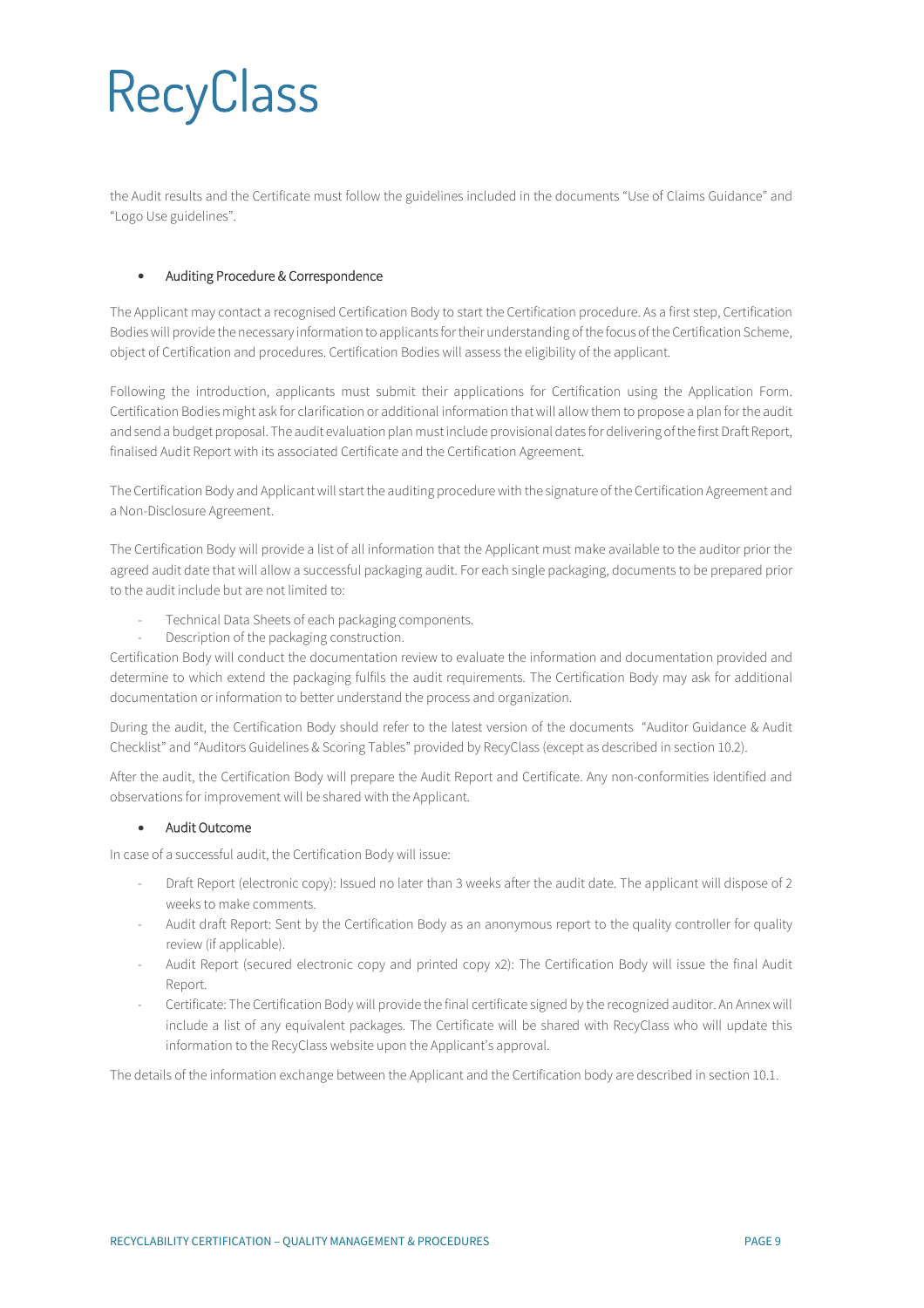### <span id="page-9-0"></span>10.1 DETAILED PROCESS OVERVIEW

| <b>Process</b>                                                                                                                                                                                                                                                                                                                                                                    | <b>Documentation</b>                                                          | <b>Participants</b>                              |  |
|-----------------------------------------------------------------------------------------------------------------------------------------------------------------------------------------------------------------------------------------------------------------------------------------------------------------------------------------------------------------------------------|-------------------------------------------------------------------------------|--------------------------------------------------|--|
| Introduction to the Certification<br>Certification Body provides the applicant with necessary<br>information to understand the procedures, purpose of the<br>audit and Certification Scheme requirements. Certification<br>Body organises a meeting with the applicant to ensure the<br>right understanding and create mutual trust between parties.                              | Procedures and Quality<br>Management Systems,<br>Recyclability<br>Methodology | Certification Body,<br>Applicant                 |  |
| <b>Application submission</b><br>The applicant submits a certification request by sending a                                                                                                                                                                                                                                                                                       | Signed Application<br>Form, RecyClass Self-                                   | Applicant,<br>Certification Body                 |  |
| signed Application Form along with a RecyClass Self-<br>Assessment Report to a recognised Certification Body of their<br>choice. The Certification Body might request additional<br>information for clarification.                                                                                                                                                                | Assessment report                                                             |                                                  |  |
| Application approval and contracting of the assessment                                                                                                                                                                                                                                                                                                                            | Audit Plan & Budget                                                           | Applicant,                                       |  |
| The Certification Body proposes a planning, timescales, and a<br>quote to the Applicant for the audit.                                                                                                                                                                                                                                                                            | proposal                                                                      | Certification Body,<br>(RecyClass<br>optionally) |  |
| The Certification Body determines to which extend the<br>applicant fulfils the Certification requirements.                                                                                                                                                                                                                                                                        |                                                                               |                                                  |  |
| If a Product approval is needed, the Certification Body will<br>address the Applicant to RecyClass. Recyclass will guide the<br>Applicant through the testing procedure described in the<br>document "Technology & Product Approvals - Quality<br>Management and Procedures".                                                                                                     |                                                                               |                                                  |  |
| Signature of the Certification Agreement                                                                                                                                                                                                                                                                                                                                          | Certification                                                                 | Applicant,                                       |  |
| Certification Body signs a Certification Agreement with the<br>Applicant.                                                                                                                                                                                                                                                                                                         | Agreement, NDA                                                                | Certification Body                               |  |
| The Applicant and the Certification Body will also sign an NDA<br>to safeguard the confidentiality of their process.                                                                                                                                                                                                                                                              |                                                                               |                                                  |  |
| Communication with RecyClass & data management                                                                                                                                                                                                                                                                                                                                    | Certification code,                                                           | Certification Body,                              |  |
| Certification Bodies must communicate to RecyClass of any<br>new applications specifying the type of Certification<br>requested. RecyClass will subsequentially assign a code (000-<br>XXX-ZZ) to each Certification which must be included on the<br>Audit Report and its associated Certificate. The Certification<br>code will be created according to the following guidance: | third-party code                                                              | RecyClass                                        |  |
| 000 - unique code per Certification                                                                                                                                                                                                                                                                                                                                               |                                                                               |                                                  |  |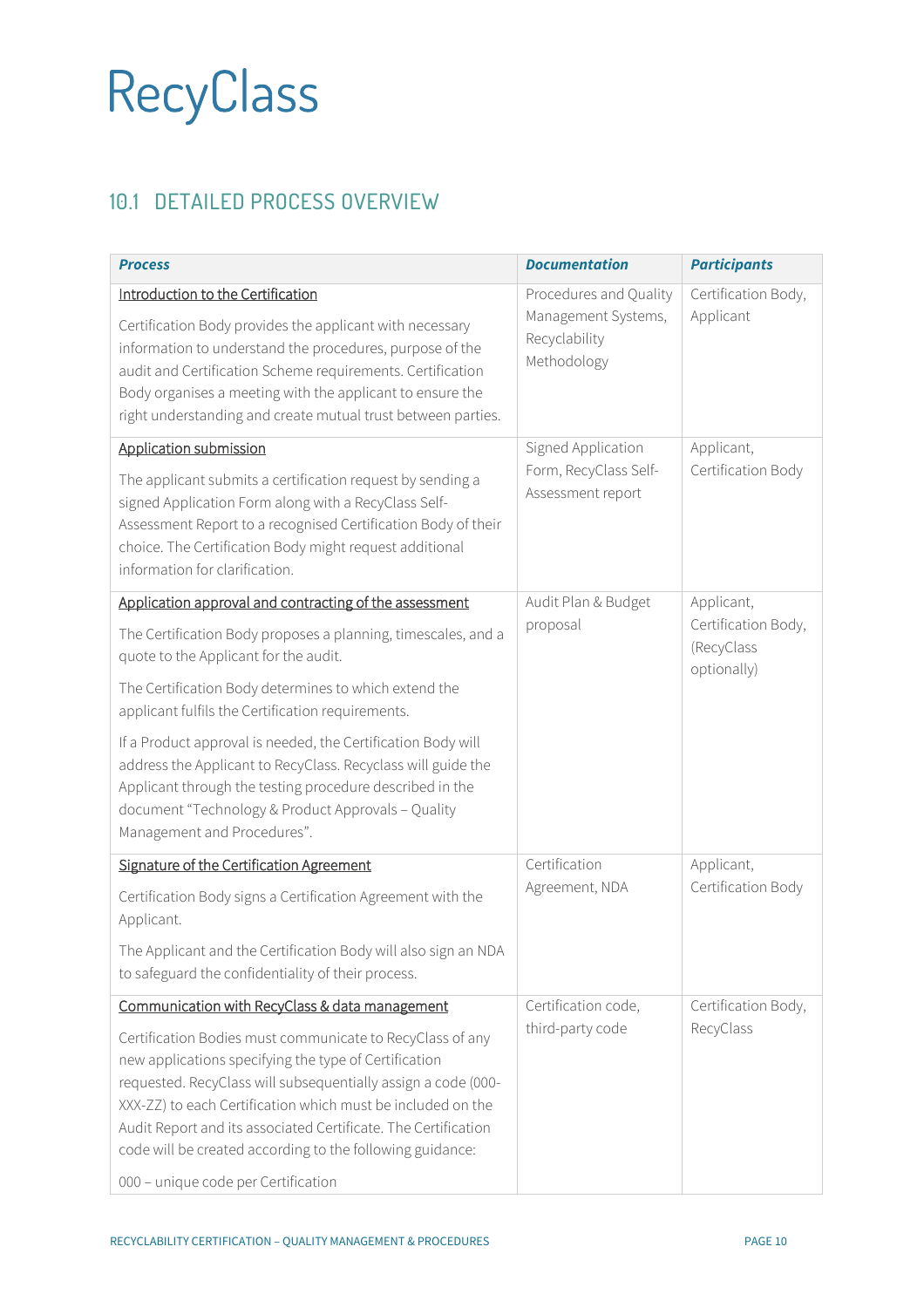| XXX - 3 letters identifying the company name<br>ZZ - 2 letters identifying the Certification Body                                                                                                                                                                                                                                                                                                                                                                                             |                                                                                                                                  |                                                                                                |
|-----------------------------------------------------------------------------------------------------------------------------------------------------------------------------------------------------------------------------------------------------------------------------------------------------------------------------------------------------------------------------------------------------------------------------------------------------------------------------------------------|----------------------------------------------------------------------------------------------------------------------------------|------------------------------------------------------------------------------------------------|
| If needed, RecyClass will provide a third-party code for the<br>verification of the Audit Report.                                                                                                                                                                                                                                                                                                                                                                                             |                                                                                                                                  |                                                                                                |
| Data transfer & testing<br>The applicant submits the Product Specification Sheet<br>including additional data pertaining to the properties of the<br>packaging in questions. The applicant will provide samples as<br>defined by the Certification Body in the contract.<br>Equivalent Packaging (optionally)<br>Applicants may also request to include an Annex to the<br>Certificate and to the Audit Report listing equivalent<br>packaging where the use of claim may be used. Equivalent | Product Specification<br>Sheet<br>Packaging samples<br>Additional information<br>if any<br><b>Product Specification</b><br>Sheet | Applicant,<br>Certification Body<br>(auditor)<br>Applicant,<br>Certification Body<br>(auditor) |
| packages may be the same in terms of material and may only<br>vary in size; or form to the original package (suitability must be<br>evaluated by the auditor). Product Specification Sheets may<br>be provided to the Certification Body.                                                                                                                                                                                                                                                     |                                                                                                                                  |                                                                                                |
| <b>Evaluation Assessment &amp; Audit Report Preparation</b>                                                                                                                                                                                                                                                                                                                                                                                                                                   | Audit Report                                                                                                                     | Applicant,                                                                                     |
| Upon the completion of the analysis, the auditor will issue an<br>Audit Report on behalf of the Certification Body to the<br>applicant, stating the results and communicating any non-<br>conformities. The draft may be shared with the Applicant to<br>clarify any final questions.                                                                                                                                                                                                         |                                                                                                                                  | Certification Body<br>(auditor)                                                                |
| Review and Certification decision                                                                                                                                                                                                                                                                                                                                                                                                                                                             | Audit Report;                                                                                                                    | Certification Body                                                                             |
| A recognised auditor from the Certification Body who was not<br>part of the audit, will review the Audit Report (and additional<br>documentation if needed) to ensure it provides an adequate<br>and effective demonstration of the fulfilment of the<br>requirements specified in the Certification Scheme.                                                                                                                                                                                  | Certificate                                                                                                                      | (reviewer)                                                                                     |
| If the outcome of the review is positive, the recognised auditor<br>makes the decision to issue the Certification. When the review<br>is negative, Certification will not be granted.                                                                                                                                                                                                                                                                                                         |                                                                                                                                  |                                                                                                |
| <b>Quality Control (optionally)</b>                                                                                                                                                                                                                                                                                                                                                                                                                                                           | Anonymised Audit                                                                                                                 | Certification Body,                                                                            |
| If applicable, review of the anonymised Certification Report by<br>the RecyClass responsible body.                                                                                                                                                                                                                                                                                                                                                                                            | Report                                                                                                                           | RecyClass quality<br>controller                                                                |
| Certificate release                                                                                                                                                                                                                                                                                                                                                                                                                                                                           | Audit Report                                                                                                                     | Certification Body,                                                                            |
| Following a positive outcome, the Certification Body issues<br>the final Certificate.                                                                                                                                                                                                                                                                                                                                                                                                         | Certificate                                                                                                                      | RecyClass                                                                                      |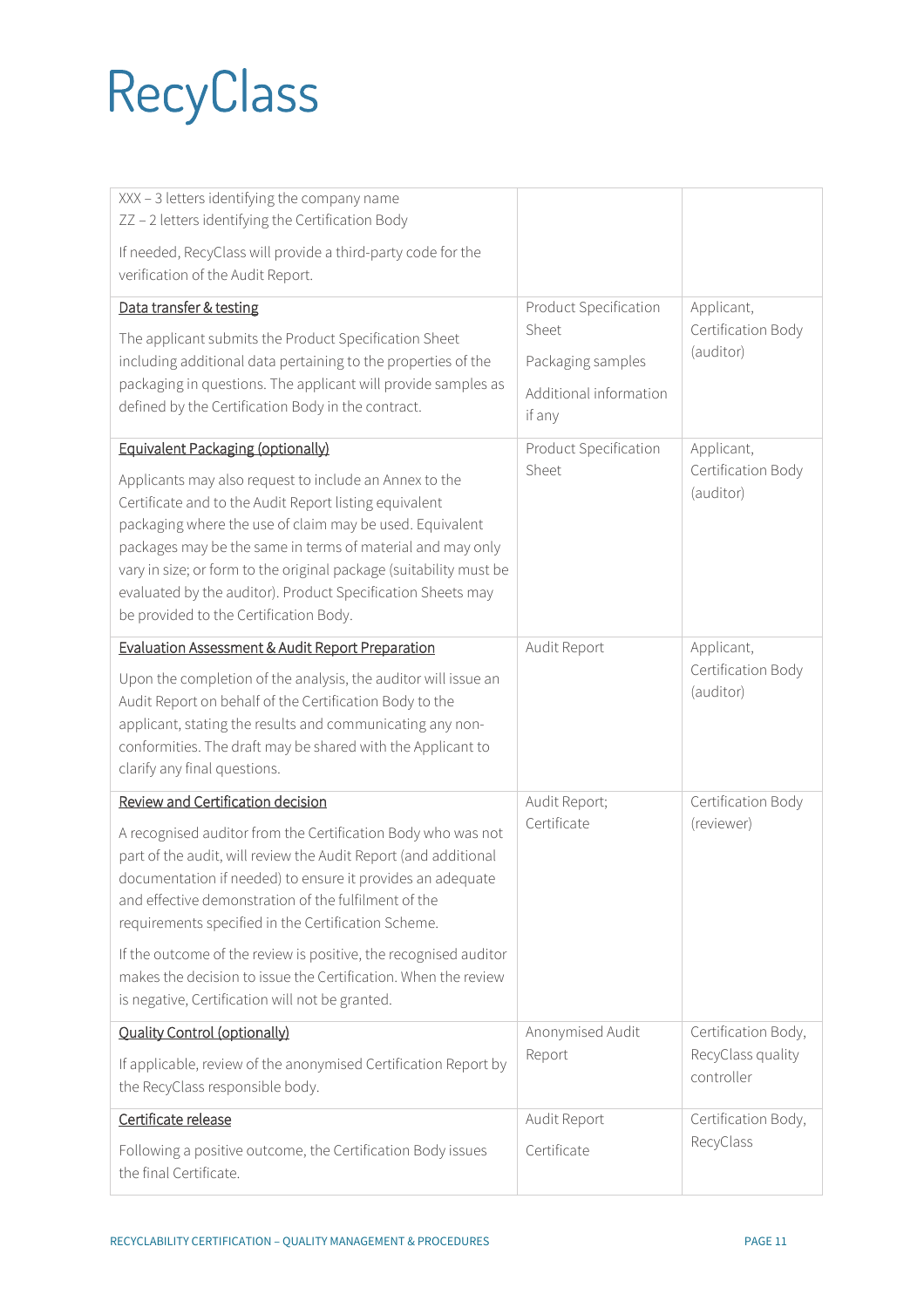| The Certificate must state the list of certified products.                                                                                                                                                                                                                                                           | Use of Claim Guidance         |                         |
|----------------------------------------------------------------------------------------------------------------------------------------------------------------------------------------------------------------------------------------------------------------------------------------------------------------------|-------------------------------|-------------------------|
| The Certificate must state the issuing Certification Body and<br>must be signed by the auditor in charge of the audit.                                                                                                                                                                                               | Logo & Logo Use<br>Guidelines |                         |
| In case of positive recyclability evaluation (i.e., packaging<br>ranked A, B or C), the packaging will also be listed in the<br>RecyClass website list of certified products, along with its<br>corresponding certificate.                                                                                           |                               |                         |
| The certification holder can use the Certification logo on the<br>certified products after signing a licensing agreement.                                                                                                                                                                                            |                               |                         |
| The Certification Body will also provide the Use of Claims<br>Guidance and the Use of Logos Guidelines to the Applicant<br>detailing how the results of the audit may be communicated.                                                                                                                               |                               |                         |
| The Certification Body will share the final Certificate with<br>RecyClass and communicate the finalisation of the auditing<br>process. RecyClass will include information about the certified<br>packaging on the website. Communication of the granted<br>Certification can also be coordinated with the Applicant. |                               |                         |
| The Certificate and Audit Report will be released within 8<br>weeks of the date of the audit.                                                                                                                                                                                                                        |                               |                         |
| Further communication campaigns can be developed in<br>coordination with the applicant. All the campaigns will have to<br>be approved by the applicant.                                                                                                                                                              |                               |                         |
| <b>Monitoring Audit</b>                                                                                                                                                                                                                                                                                              | See previous                  | Certification Body,     |
| A surveillance audit will take place every 3 years (or earlier if a<br>grace period has been appealed - cf: section 10.2).                                                                                                                                                                                           | documentation                 | Applicant,<br>RecyClass |
| The date of the audit will be agreed between the Certification<br>holder and the Certification Body six weeks prior to the<br>expiration date. The date of validity will be carried down three<br>additional years.                                                                                                  |                               |                         |
| In a monitoring audit the Certification code will be changed<br>according to the following guidance: 000-XXX-ZZ-rXX                                                                                                                                                                                                  |                               |                         |
| rXX - 2 numbers identifying the number of revisions.                                                                                                                                                                                                                                                                 |                               |                         |

#### <span id="page-11-0"></span>10.2 GRACE PERIOD

As the development of new packaging takes longer than the lifespan of a Design-for-Recycling Guideline, a grace period can be granted if a company would like to receive a certification for a packaging negatively impacted by a recent guideline's update. Figure 4 illustrates the process of the grace period.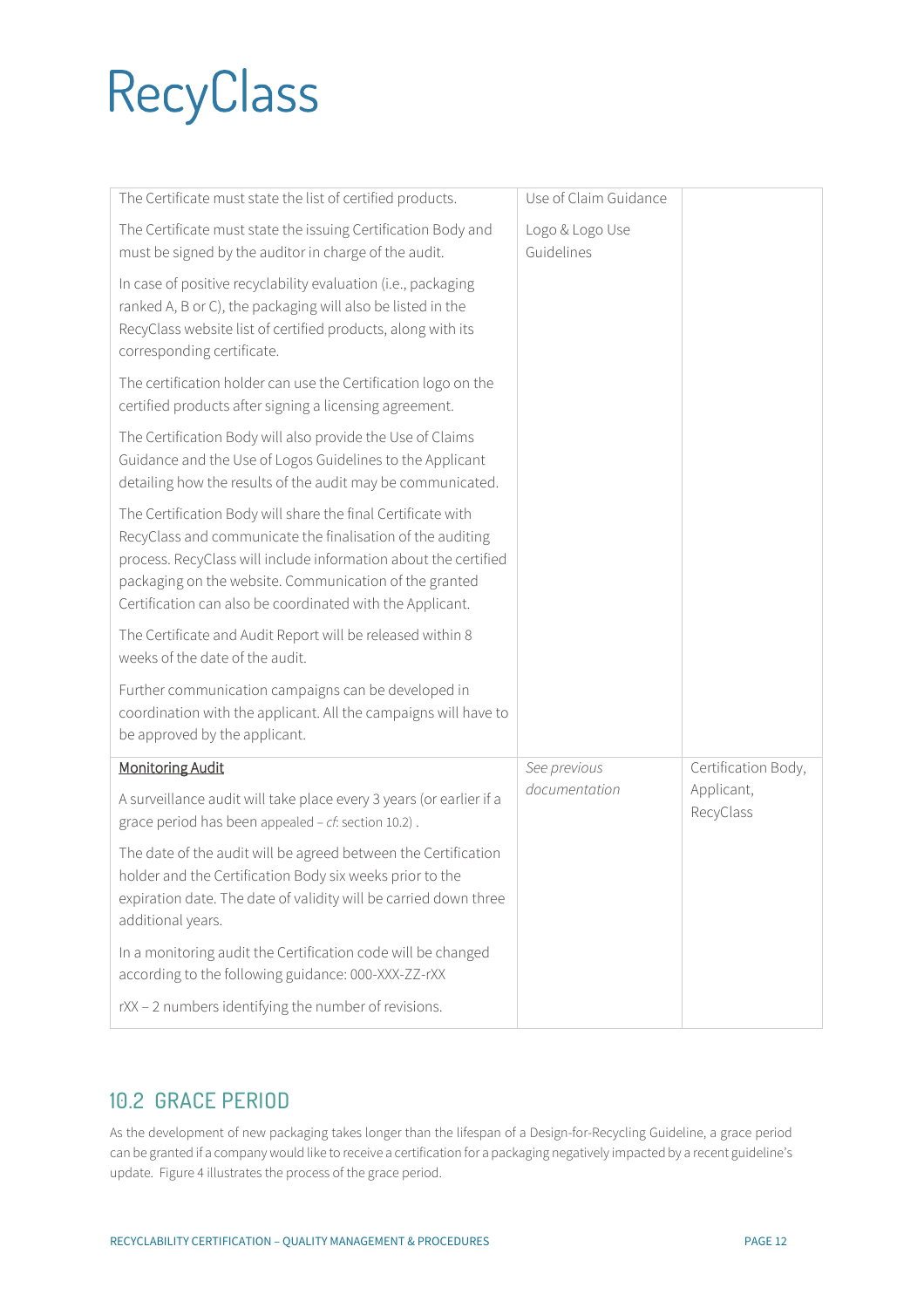

The grace period allows the Certification Bodies to certify plastic packaging with the previous version – and only the previous version – of the Auditors Guidelines & Scoring Tables document (i.e., to certify packaging according to the guideline X-1). However, the three-years validity of the certificate starts from the release of the guideline X, independently on the audit date.

RecyClass team and the Certification Bodies must keep active the versions X and X-1 of the Auditors Guidelines & Scoring tables document. Once the guideline X+1 and its corresponding Auditors Guidelines & Scoring tables document are entering into force, the version X-1 can be archived, and the packaging can no longer be certified following it.

This grace period is however limited to one year. After this delay, the version X-1 of the Auditors Guidelines & Scoring Tables document is archived. Only the current version X of the auditors document is active, and all packaging must be certified according to its requirements.

### <span id="page-12-0"></span>11 VALIDITY OF CERTIFICATION

The period of validity of the Certification and the right to use RecyClass logo and claims is limited to 3 years from the date of issue, given that no alterations to the packaging design or composition are made. If a packaging has appealed to the grace period, the three-years validity of its certificate starts from the release of the new audit documents, independently on the audit date and as described in the previous section.

The validity of the Certification is subject to the conditions below in the Certification Agreement:

- Certification is valid only for the specific packaging that has been audited and listed in the Certificate. Any variations will have to be individually verified and included in the list of equivalent packages found in the Audit Report and Certificate.
- Certification holders must fulfil all Certification requirements as described during the audit preparation. Any significant changes to the products under Certification must be communicated to the Certification Body immediately.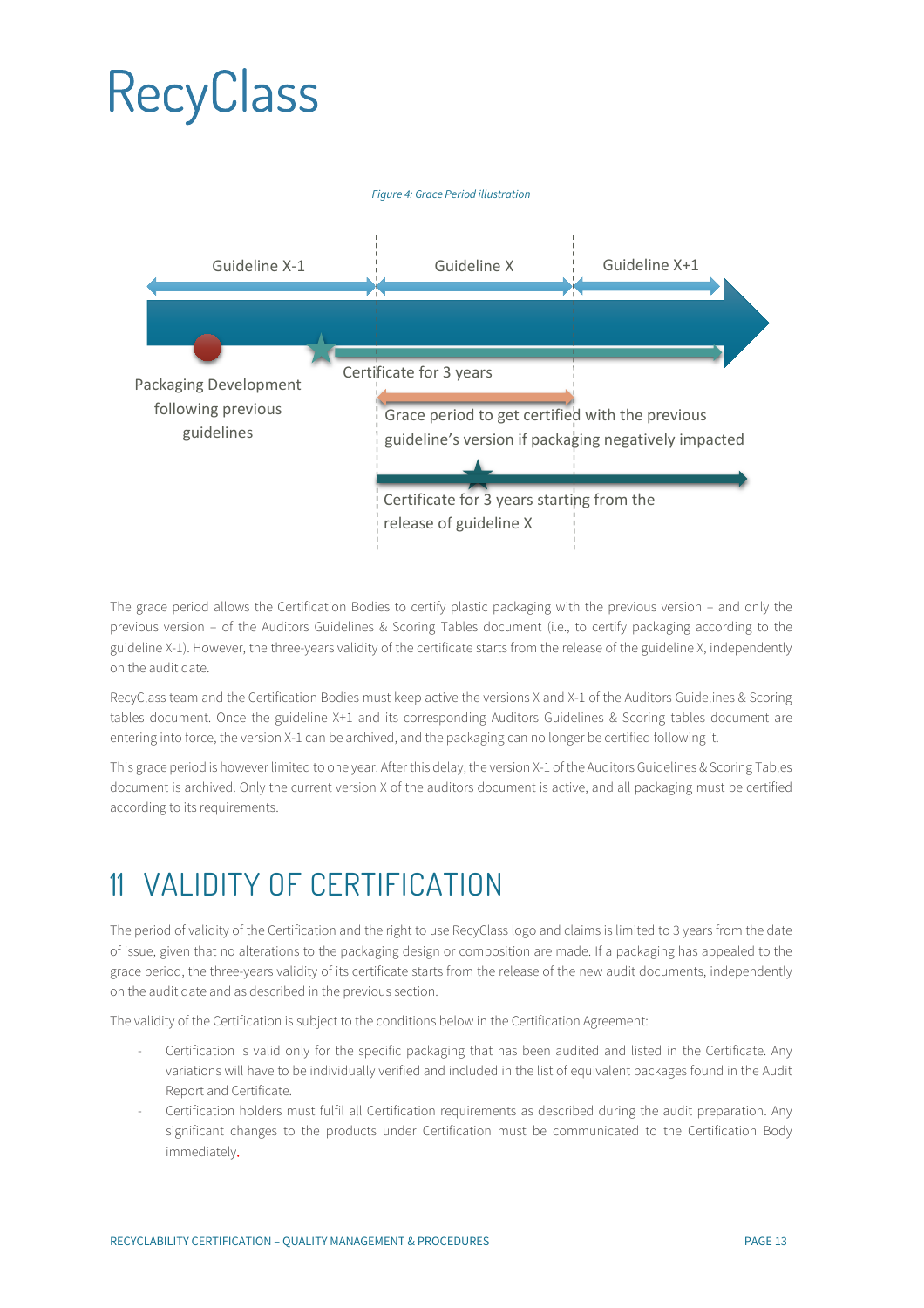Upon the expiry of a certificate or in case of alterations to the original packaging, a monitoring audit should be conducted. The validity will subsequently be renewed for additional three years. Monitoring audits will also apply to any variations of the packaging that has previously been certified.

### <span id="page-13-0"></span>12 MONITORING AUDITS

A monitoring audit must take place every 3 years to maintain the Certification (or earlier if a grace period has been appealed – *cf*: section 10.2). Monitoring audits ensure demonstrated continuous fulfilment with the audit requirements. Monitoring audits must be conducted up to 6 weeks in advance to the date of expiration. Upon a positive outcome of the Certification, the validity will subsequently be renewed for 3 additional years.

Decision-based extensions of the validity of a certificate can be granted in justified cases by Certification Bodies in consultation with RecyClass. Certification Bodies will count with an internal procedure describing the mechanism of the extension. Extensions can be granted for a maximum period of 1 months. An extension of the validity of a certificate will not modify the date of validity for the next period.

### <span id="page-13-1"></span>13 SUSPENSION OR WITHDRAWAL OF CERTIFICATION

Suspension of Certification is a measure intended to protect the integrity of the Certification. Certification Bodies may suspend an issued Certification in case of one of the following cases:

- Non-conformities found during a monitoring audit;
- Requirements defined in the Certification Scheme and Certification Agreement are no longer fulfilled by the Certification holder;
- Mandatory corrective actions defined in the Audit Report have not been adapted within the specified timeframe.

Certification Bodies will notify the suspension of Certification-to-certification holders. The information will include:

- Justification for the suspension.
- Period of the suspension.
- Practicalities of implementing the suspension communication to costumers, stakeholders, regulations as well as handling of products with claim or logo already on the market.
- Conditions to be fulfilled by the certification holder for lifting the suspension.

Certification may be revoked when mandatory corrective actions where not fulfilled, or suspension of a Certification had no effect. Certification Bodies may also revoke a Certification directly.

In case of withdrawal of the Certification, Certification Bodies must request certification holder to remove claims and logos from all affected products within the custody of the certification holder, clients or directly on the market. Certification holders are also requested to inform related customers by letter.

Certification holders may request the termination of the Certification by contacting the issuing Certification Body.

Certification holders have the right to appeal a decision for withdrawal according to the procedure described in section 7.

Reports of non-conformity of a certification holder according to the Certification Agreement and Certification requirements must be addressed to their respective Certification Bodies. Certification Bodies will investigate the reporting to determine if there is reason for suspension or withdrawal of Certification.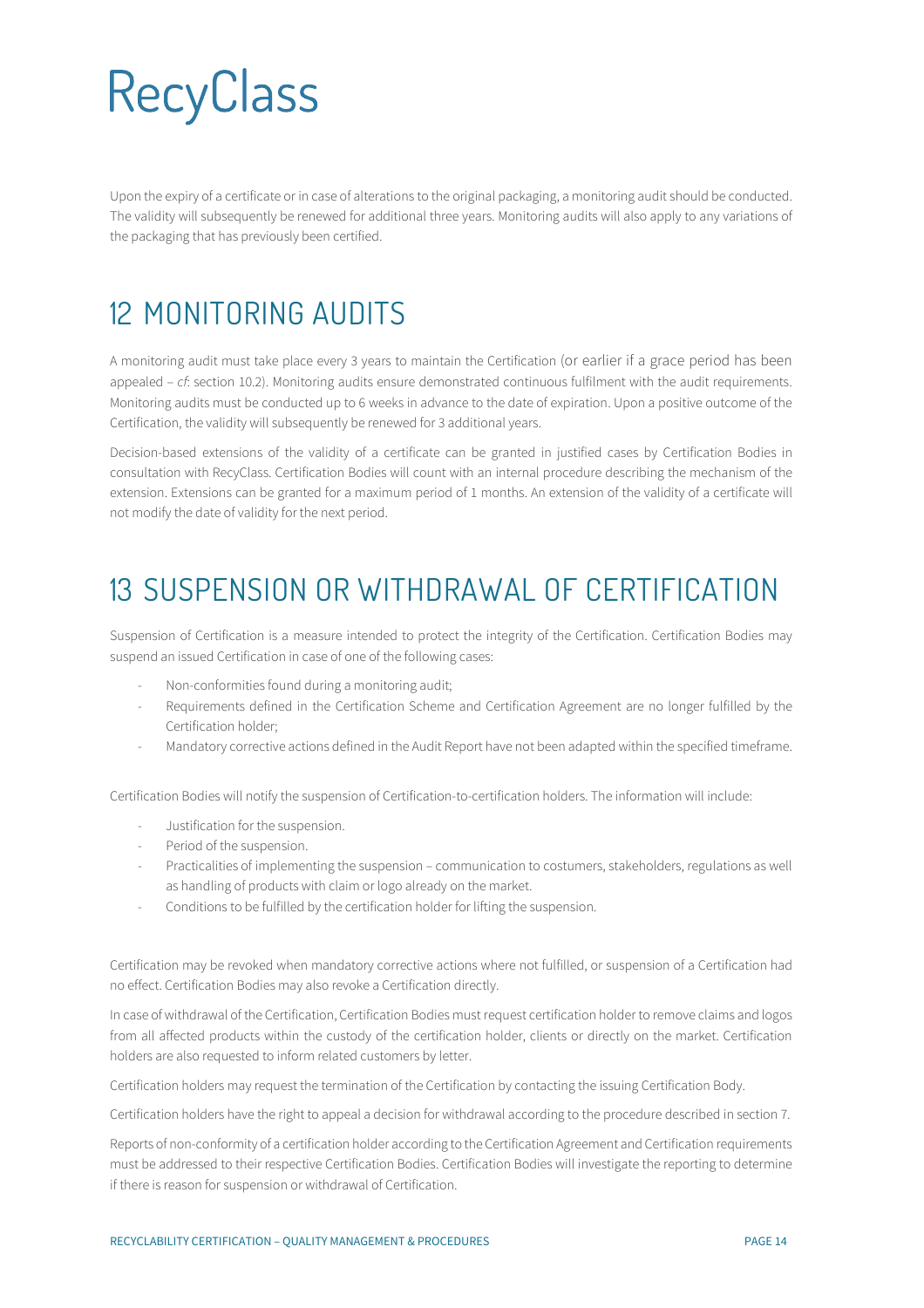If considered appropriate, RecyClass may request a quality control spot check as described in Section 6. launch an investigation to determine if there is reason for withdrawal of Certification.

In case of a failed spot check audit, Certification will be suspended or withdrawn.

### <span id="page-14-0"></span>14 CHANGES AFFECTING CERTIFICATION

Changes in the product that would affect conformity with the Certification Scheme requirements must be communicated to the Certification Body.

Any extension of the scope of the conformity assessment, addition, or removal of products must be communicated by the Applicant to the Certification Body to amend the Certificate.

Expansion of the Certification can be done after the issue of the Certification via documentation review.

### <span id="page-14-1"></span>15 COST OF CERTIFICATION

The cost of audits is incurred by the applicant and consists of two separate items:

- RecyClass fee of 150  $\in$  for the first 30 certificates from the same Applicant and 100  $\in$  as from the 31st certification. The fee covers administration and data management costs.
- Certification Body fee which is set independently by Certification Bodies; therefore, the costs may vary. The budget proposal must be provided to the Applicant in advance.

### <span id="page-14-2"></span>16 COMMUNICATIONS/LICENSING USE OF CERTIFICATE AND CERTIFICATION LOGOS

Audit results can be used on any communication material referring specifically and exclusively to the certified packaging – for instance on websites, social media platforms or the packaging itself. The information and conditions of the document "Use of Claims Guidance" apply. The elements of the logo cannot be altered in any way and must be used together as a whole. Where adequate, the logo in black or in negative can be used. The guidelines and requirements included in the document "Logo Design Guidelines" apply.

RecyClass may use aggregated data referred to the results of the RecyClass Certificates for communication purposes. Certificates with positive outcome (i.e., class ranking A, B or C) will be added to the directory of Certified packages available online.

To protect the integrity of the certification and the validity of the certified packaging claims, it is important that the logos are used correctly and only in relation to the packaging that has been certified. If you think the logo is being misused, please report it immediately to *[info@recyclass.eu](mailto:info@recyclass.eu)*.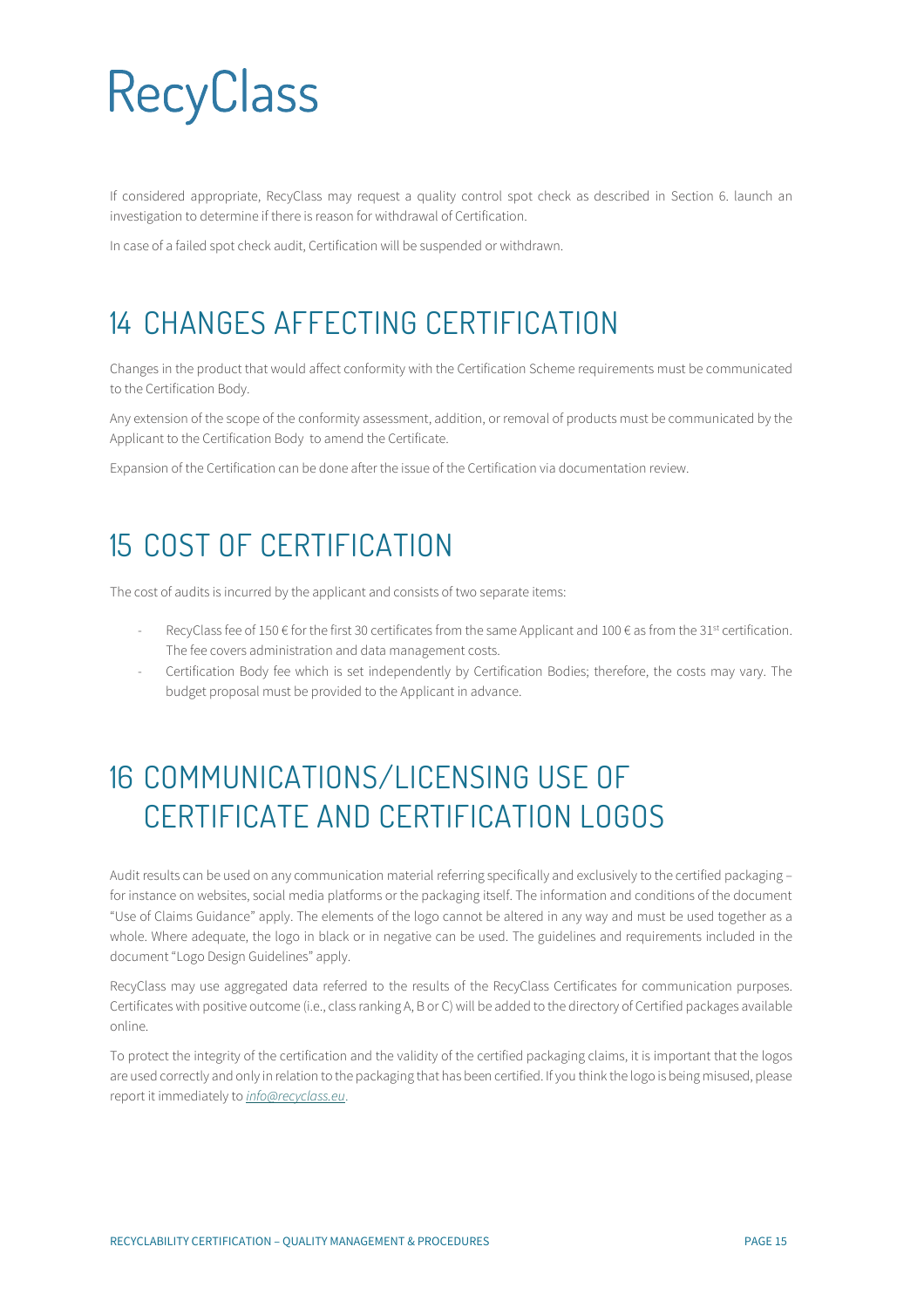### <span id="page-15-0"></span>17 MISUSE OF THE CERTIFICATION CLAIMS AND LOGOS

Unauthorized use of the RecyClass logo is not permitted for any products not covered under a license agreement/for any products not covered under a Certification.

Examples of misuse include but are not limited to:

- A company uses the RecyClass logos without being in possession of a valid certificate.
- A certification holder uses the logo with an expired or withdrawn Certificate.
- A certification holder uses the logo on a product or process where changes were made without informing the issuing Certification Body. Change of the process or products requires re-certification or an amendment to the certificate.
- A certification holder uses the logo for products which were not included under the Certification scope.

RecyClass will launch an investigation in case of suspicion or notification of unauthorised, incorrect, or misleading use of the RecyClass claims, logos, and Certificates, whether through negligence or fraud. RecyClass will consider and verify these allegations. RecyClass reserves the right to publish the transgression and or take legal action under civil law (e.g., by lodging a claim for damages).

The right to use Certification logos and claims are issued to the certification holder by the recognised Certification Bodies together with the certificate. In case of verified misuse, Certification Bodies must take appropriate measures with certification holders and demand them to implement corrective actions within a determined period of time. In case of failure to comply, Certification can be suspended and withdrawn.

If Certification Bodies would decide to take legal action against unauthorised use of the Certification logo or claims, they would inform RecyClass accordingly.

If RecyClass identifies misuse, the issuing Certification Bodies will be requested to take action.

If you suspect or identify misuse of the logos and claims, please get in touch with RecyClass.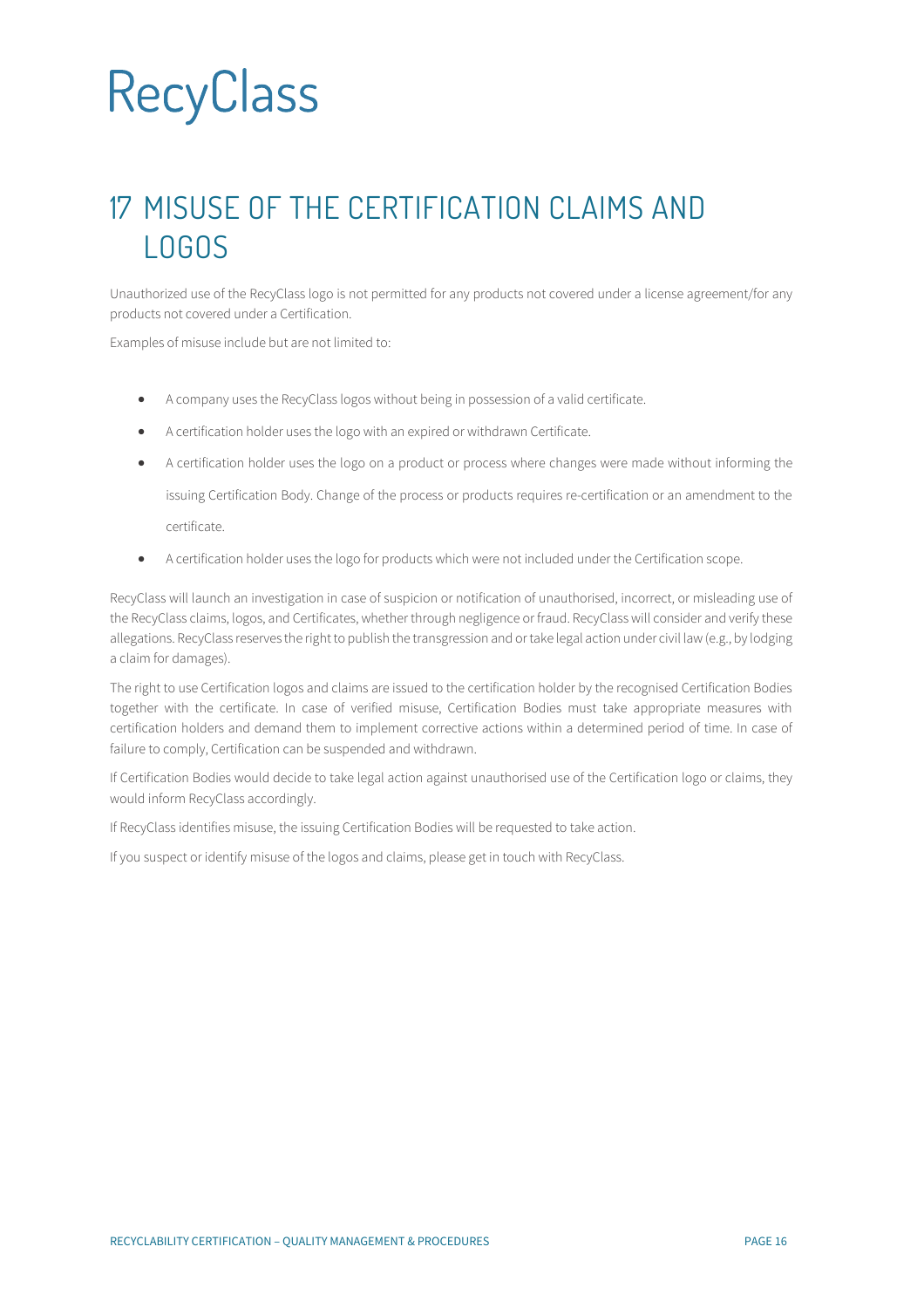### <span id="page-16-0"></span>18 ANNEX I: TERMS OF USE OF CERTIFICATION / VALIDITY CONDITIONS

Certification holders of any of the RecyClass Certifications must ensure compliance with the criteria below throughout the course of the audit and the duration of a certificate's validity. The following terms are in line with the requirements laid out in ISO/IEC 17065:2013.

- Certification holders must fulfil all Certification requirements as described during the audit preparation. Any significant changes to the process or products under Certification must be communicated to the Certification Body immediately.
- Use of Claims and logos are restricted to certified products and processes following the guidelines provided by the document "Use of Claim".
- Certification holders must maintain records and address any complaints submitted related to a valid Certification.
- Certification holders must not use any RecyClass Certificate in a manner which could bring RecyClass and its Certification Bodies into a dispute.
- In case of withdrawal of a Certificate by the Certification Body, certification holder must stop the use of the associated claim and logos.

Certification holders must inform the relevant Certification Body of any changes that may affect the ability of a package to conform with the Certification requirements. Certification holders might request an extension of the Certification.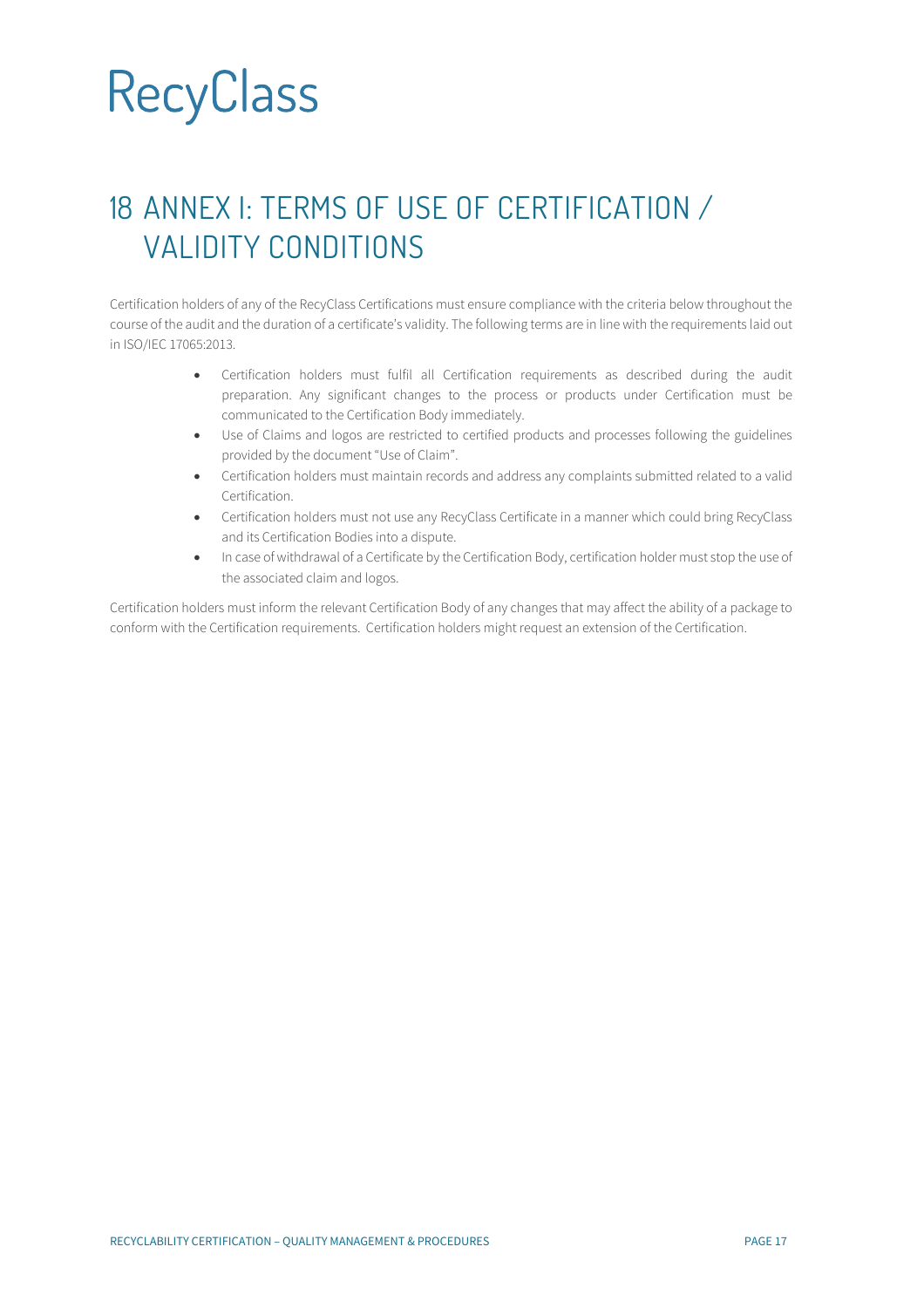### <span id="page-17-0"></span>19 ANNEX II: CONTROL TABLE OF CHANGES

| <b>Version</b> | <b>Date</b>   | <b>Section</b> | <b>Update description</b>                                                              |
|----------------|---------------|----------------|----------------------------------------------------------------------------------------|
| 2.1            | November 2021 | 2.2            | Added point on the communication of changes to<br>Accreditation Body.                  |
| 2.1            | November 2021 | 3              | Wording clarification.                                                                 |
| 2.1            | November 2021 | 5              | Addition of a description of requirements for<br>Accreditation Bodies (new section).   |
| 2.1            | November 2021 | 10.1           | Wording clarification.                                                                 |
| 2.1            | November 2021 | 10.2           | Addition of a grace period to get certified (new<br>section).                          |
| 2.1            | November 2021 | 11             | Exception to the valid period of the certificate in<br>case a grace period is granted. |
| 2.1            | November 2021 | 12             | Description of provisions for the extension of<br>certificates.                        |

| <b>Version</b> | <b>Date</b> | <b>Section</b> | <b>Update description</b>                                                                                                              |
|----------------|-------------|----------------|----------------------------------------------------------------------------------------------------------------------------------------|
| 2.0            | August 2021 | 2              | Additional explanation added on the procedure for<br>changes and updates within the Certification<br>Scheme.                           |
| 2.0            | August 2021 | 3              | Added requirements on the use of official<br>documentation.                                                                            |
| 2.0            | August 2021 | 4              | Added explanations on the communication between<br>RecyClass and Certification Bodies.                                                 |
| 2.0            | August 2021 | 6              | Editorial changes.                                                                                                                     |
| 2.0            | August 2021 | 7              | Detailed explanation for Certification Bodies on how<br>to handle complaints from Certification holders, as<br>well as RecyClass role. |
| 2.0            | August 2021 | 8              | Clarification, editorial change.                                                                                                       |
| 2.0            | August 2021 | 9              | Addition of procedure steps and clarifications for the<br>Certification procedure.                                                     |
| 2.0            | August 2021 | 10             | New section specifically on validity of Certification.                                                                                 |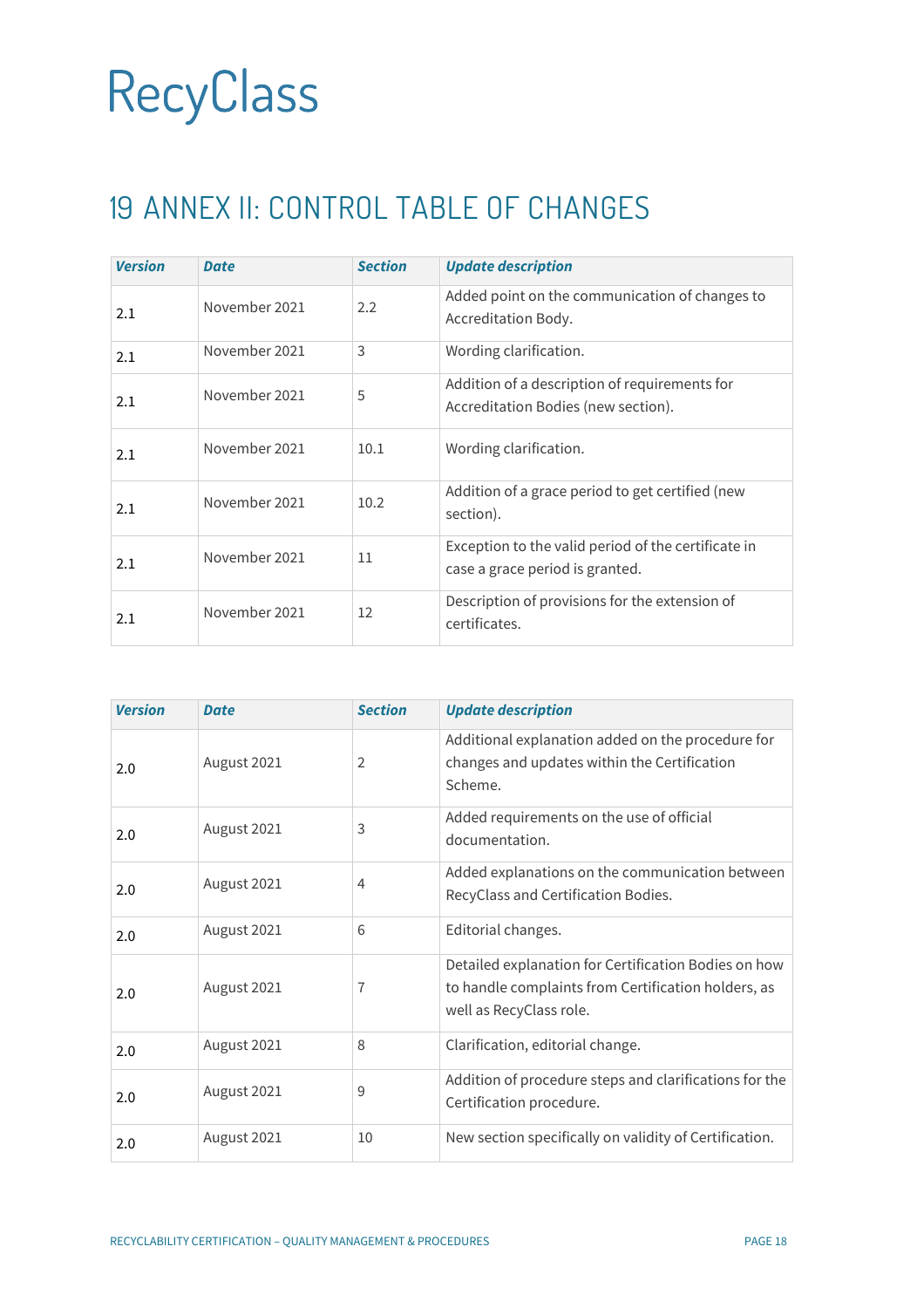| 2.0 | August 2021 | 11 | New section specifically on monitoring audits.                                                           |
|-----|-------------|----|----------------------------------------------------------------------------------------------------------|
| 2.0 | August 2021 | 12 | New section specifically on suspension or<br>withdrawal of Certifications. Clarifications were<br>added. |
| 2.0 | August 2021 | 13 | New section specifically on changes affecting<br>Certification.                                          |
| 2.0 | August 2021 | 16 | New section specifically on misuse of the<br>Certification claims and logos.                             |